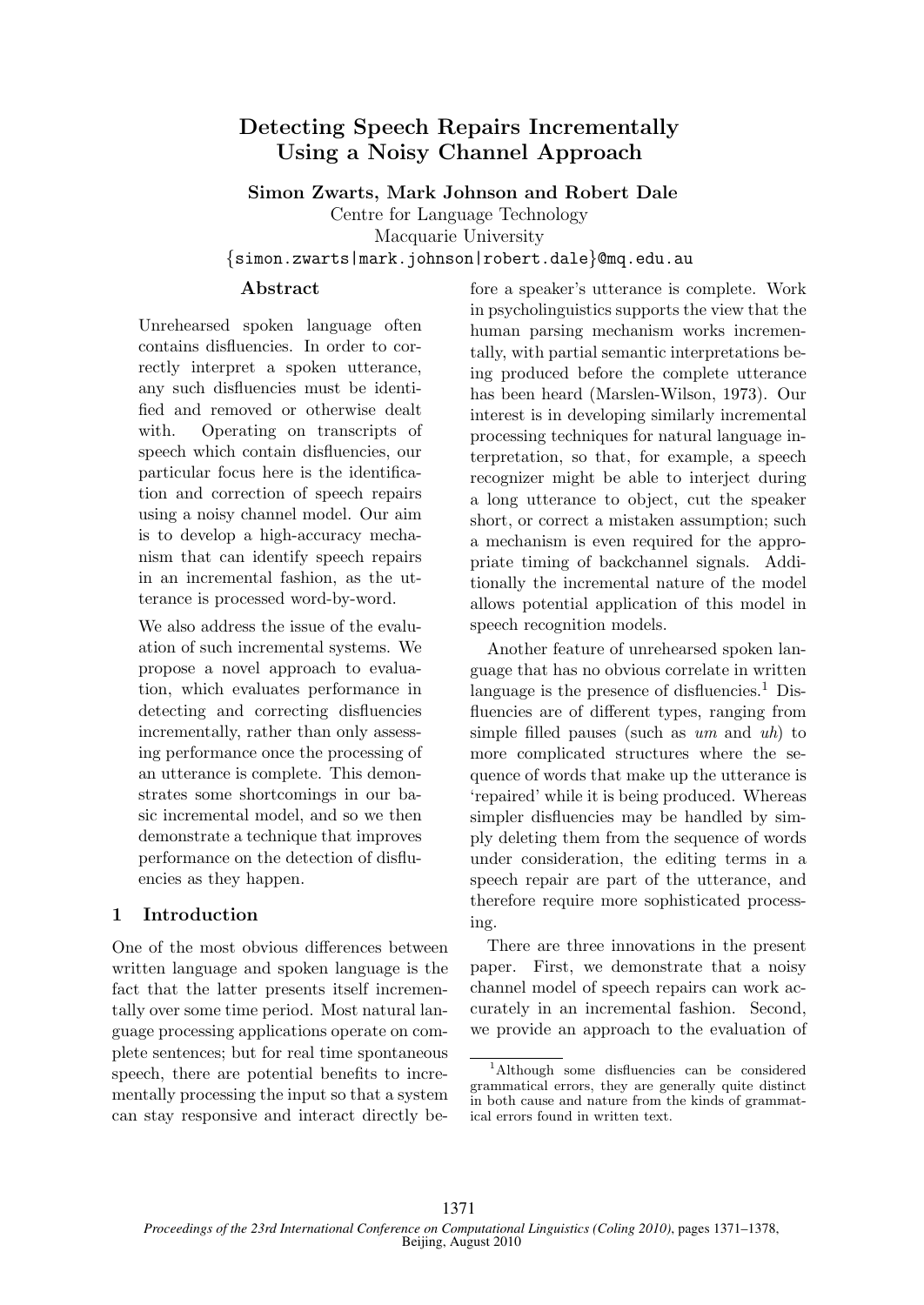such an incremental model. Third, we tackle the problem of the early detection of speech repairs, and demonstrate a technique that decreases the latency (as measured in tokens) involved in spotting that a disfluency has occurred.

The rest of the paper is structured as follows. Section 2 provides some background on speech repairs and existing approaches to handling them, including Johnson and Charniak's (2004) model, which we use as a starting point for our incremental model. Section 3 describes our model in detail, focusing on the noisy channel model and the incremental component of this model. Section 4 introduces some considerations that arise in the development of techniques for the evaluation of incremental disfluency detection; we then provide a quantitative assessment of our performance using these techniques. Our evaluation reveals that our basic incremental model does not perform very well at detecting disfluencies close to where they happen, so in Section 5 we present a novel approach to optimise detection of these disfluencies as early as possible. Finally Section 6 concludes and discusses future work.

### 2 Speech Repairs

We adopt the terminology and definitions introduced by Shriberg (1994) to discuss disfluency. We are particularly interested in what are called repairs. These are the hardest types of disfluency to identify since they are not marked by a characteristic vocabulary. Shriberg (1994) identifies and defines three distinct parts of a repair, referred to as the reparandum, the interregnum and the repair. Consider the following utterance:

$$
I \text{ want a flight to Boston,} \nuh, I mean to Denver on Friday (1) \ninterregnum
$$

The reparandum to Boston is the part of the utterance that is being edited out; the interregnum uh is a filler, which may not always be

present; and the repair to Denver replaces the reparandum.

Given an utterance that contains such a repair, we want to be able to correctly detect the start and end positions of each of these three components. We can think of each word in an utterance as belonging to one of four categories: fluent material, reparandum, interregnum, or repair. We can then assess the accuracy of techniques that attempt to detect disfluencies by computing precision and recall values for the assignment of the correct categories to each of the words in the utterance, as compared to the gold standard as indicated by annotations in the corpus.

An alternative means of evaluation would be to simply generate a new signal with the reparandum and filler removed, and compare this against a 'cleaned-up' version of the utterance; however, Core and Schubert (1999) argue that, especially in the case of speech repairs, it is important not to simply throw away the disfluent elements of an utterance, since they can carry meaning that needs to be recovered for proper interpretation of the utterance. We are therefore interested in the first instance in a model of speech error detection, rather than a model of correction.

Johnson and Charniak (2004) describe such a model, using a noisy-channel based approach to the detection of the start and end points of reparanda, interregna and repairs. Since we use this model as our starting point, we provide a more detailed explanation in Section 3.

The idea of using a noisy channel model to identify speech repairs has been explored for languages other than English. Honal and Schultz (2003) use such a model, comparing speech disfluency detection in spontaneous spoken Mandarin against that in English. The approach performs well in Mandarin, although better still in English.

Both the models just described operate on transcripts of completed utterances. Ideally, however, when we deal with speech we would like to process the input word by word as it is received. Being able to do this would enable tighter integration in both speech recognition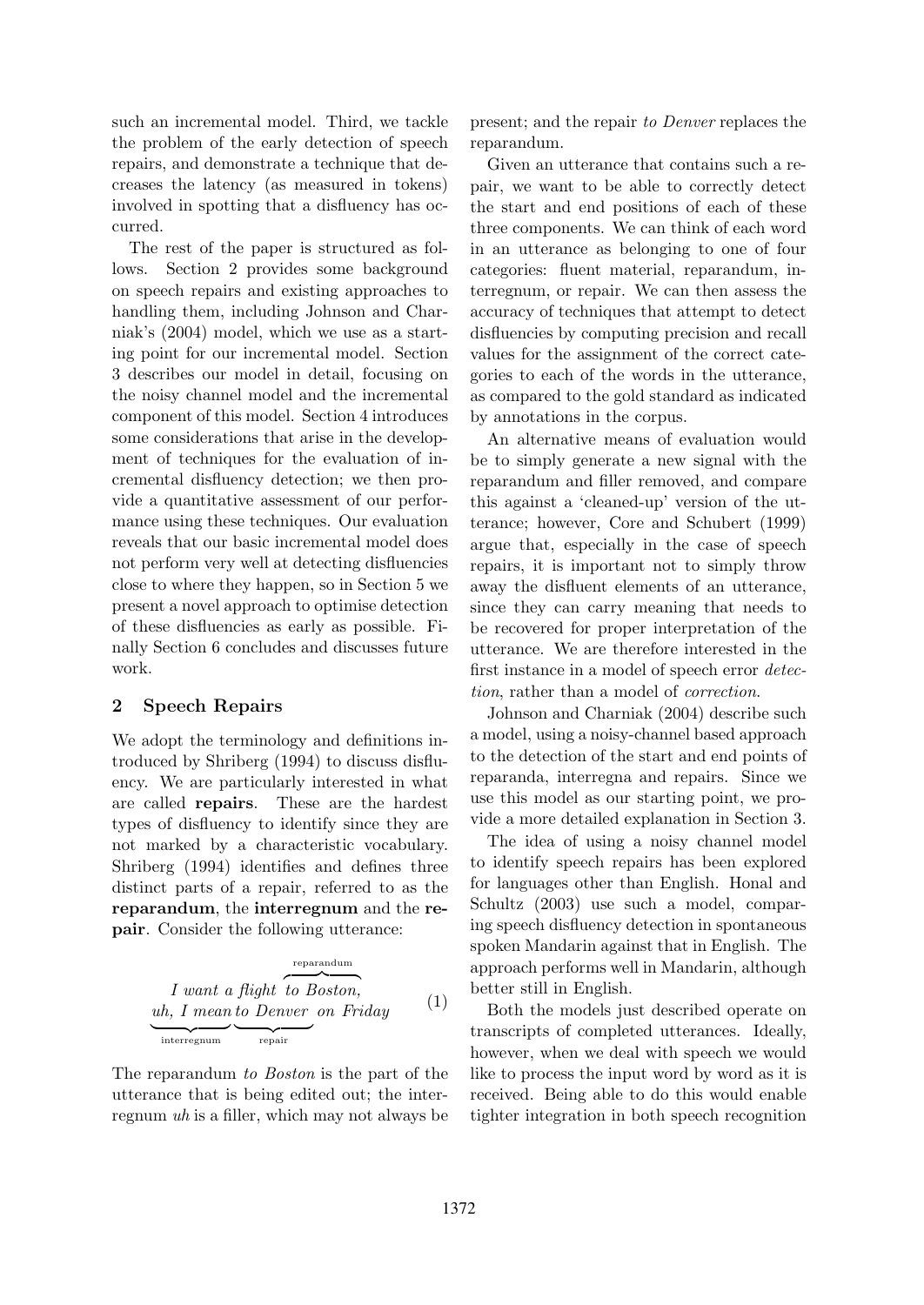and interpretation, which might in turn improve overall accuracy.

The requirement for incrementality is recognised by Schuler et al. (2010), who employ an incremental Hierarchical Hidden Markov Model (HHMM) to detect speech disfluencies. The HHMM is trained on manually annotated parse trees which are transformed by a right corner transformation; the HHMM is then used in an incremental fashion on unseen data, growing the parse structure each time a new token comes in. Special subtrees in this parse can carry a marker indicating that the span of the subtree consists of tokens corresponding to a speech disfluency. Schuler et al.'s approach thus provides scope for detecting disfluencies in an incremental fashion. However, their reported accuracy scores are not as good as those of Johnson and Charniak (2004): they report an F-score of 0.690 for their HHMM+RCT model, as compared to 0.797 for Johnson and Charniak's parser model.

Our aim in this paper, then, is to investigate whether it is possible to adapt Johnson and Charniak's model to process utterances incrementally, without any loss of accuracy. To define the incremental component more precisely, we investigate the possibility of marking the disfluencies as soon as possible during the processing of the input. Given two models that provide comparable accuracy measured on utterance completion, we would prefer a model which detects disfluencies earlier.

### 3 The Model

In this section, we describe Johnson and Charniak's (2004) noisy channel model, and show how this model can be made incremental.

As a data set to work with, we use the Switchboard part of the Penn Treebank 3 corpus. The Switchboard corpus is a corpus of spontaneous conversations between two parties. In Penn Treebank 3, the disfluencies are manually annotated. Following Johnson and Charniak (2004), we use all of sections 2 and 3 for training; we use conversations 4[5-9]\* for a held-out training set; and conversations 40\*,

 $41[0-4]^*$  and  $415[0-3]^*$  as the held-out test set.

#### 3.1 The Noisy Channel Model

To find the repair disfluencies a noisy channel model is used. For an observed utterance with disfluencies,  $y$ , we wish to find the most likely source utterance,  $\hat{x}$ , where:

$$
\begin{array}{rcl}\n\hat{x} & = & \operatorname{argmax}_x p(x \mid y) \\
& = & \operatorname{argmax}_x p(y \mid x) p(x)\n\end{array} \tag{2}
$$

Here we have a channel model  $p(y|x)$  which generates an utterance  $y$  given a source  $x$  and a language model  $p(x)$ . We assume that x is a substring of  $y$ , i.e., the source utterance can be obtained by marking words in  $y$  as a disfluency and effectively removing them from this utterance.

Johnson and Charniak (2004) experiment with variations on the language model; they report results for a bigram model, a trigram model, and a language model using the Charniak Parser (Charniak, 2001). Their parser model outperforms the bigram model by 5%. The channel model is based on the intuition that a reparandum and a repair are generally very alike: a repair is often almost a copy of the reparandum. In the training data, over 60% of the words in a reparandum are lexically identical to the words in the repair. Example 1 provides an example of this: half of the repair is lexically identical to the reparandum. The channel model therefore gives the highest probability when the reparandum and repair are lexically equivalent. When the potential reparandum and potential repair are not identical, the channel model performs deletion, insertion or substitution. The probabilities for these operations are defined on a lexical level and are derived from the training data. This channel model is formalised using a Synchronous Tree Adjoining Grammar (STAG) (Shieber and Schabes, 1990), which matches words from the reparandum to the repair. The weights for these STAG rules are learnt from the training text, where reparanda and repairs are aligned to each other using a minimum edit-distance string aligner.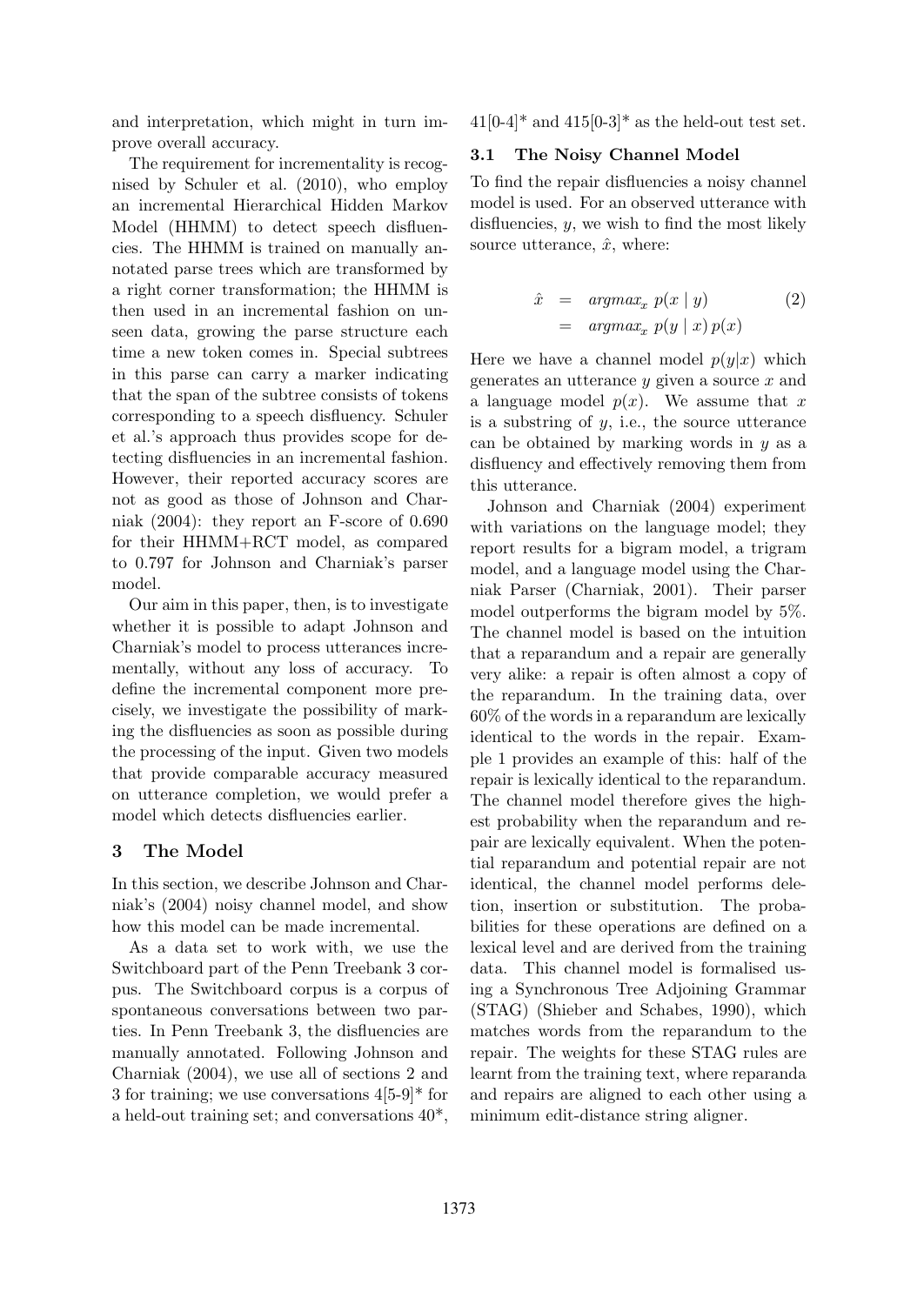For a given utterance, every possible utterance position might be the start of a reparandum, and every given utterance position thereafter might be the start of a repair (to limit complexity, a maximum distance between these two points is imposed). Every disfluency in turn can have an arbitrary length (again up to some maximum to limit complexity). After every possible disfluency other new reparanda and repairs might occur; the model does not attempt to generate crossing or nested disfluencies, although they do very occasionally occur in practice. To find the optimal selection for reparanda and repairs, all possibilities are calculated and the one with the highest probability is selected. A chart is filled with all the possible start and end positions of reparanda, interregna and repairs; each entry consists of a tuple  $\langle rm_{\text{begin}}; ir_{\text{begin}}; rr_{\text{begin}}; rr_{\text{end}}\rangle$ , where rm is the reparandum, *ir* is the interregnum and rr is the repair. A Viterbi algorithm is used to find the optimal path through the utterance, ranking each chart entry using the language model and channel model. The language model, a bigram model, can be easily calculated given the start and end positions of all disfluency components. The channel model is slightly more complicated because an optimal alignment between reparandum and repair needs to be calculated. This is done by extending each partial analysis by adding a word to the reparandum, the repair or both. The start position and end position of the reparandum and repair are given for this particular entry. The task of the channel model is to calculate the highest probable alignment between reparandum and repair. This is done by initialising with an empty reparandum and repair, and 'growing' the analysis one word at a time. Using a similar approach to that used in calculating the edit-distance between reparandum and repair, the reparandum and repair can both be extended with one of four operations: deletion (only the reparandum grows), insertion (only the repair grows), substitution (both grow), or copy (both grow). When the reparandum and the repair have their length corresponding to the current entry in the chart, the channel probability can be calculated. Since there are multiple alignment possibilities, we use dynamic programming to select the most probable solutions. The probabilities for insertion, deletion or substitution are estimated from the training corpus. We use a beam-search strategy to find the final optimum when combining the channel model and the language model.

### 3.2 Incrementality

Taking Johnson and Charniak's model as a starting point, we would like to develop an incremental version of that algorithm. We simulate incrementality by maintaining for each utterance to be processed an end-of-prefix boundary; tokens after this boundary are not available for the model to use. At each step in our incremental model, we advance this boundary by one token (the increment), until finally the entire utterance is available. We make use of the notion of a prefix, which is a substring of the utterance consisting of all tokens up to this boundary marker.

Just as in the non-incremental model, we keep track of all the possible reparanda and repairs in a chart. Every time the end-of-prefix boundary advances, we update the chart: we add all possible disfluencies which have the end position of the repair located one token before the end-of-prefix boundary, and we add all possible start points for the reparandum, interregna and repair, and end points for the reparandum and interregna, given the ordering constraints of these components.

In our basic incremental model, we leave the remainder of the algorithm untouched. When the end-of-prefix boundary reaches the end of the utterance, and thus the entire utterance is available, this model results in an identical analysis to that provided by the nonincremental model, since the chart contains identical entries, although calculated in a different order. Intuitively, this model should perform well when the current prefix is very close to being a complete utterance; and it should perform less well when a potential dis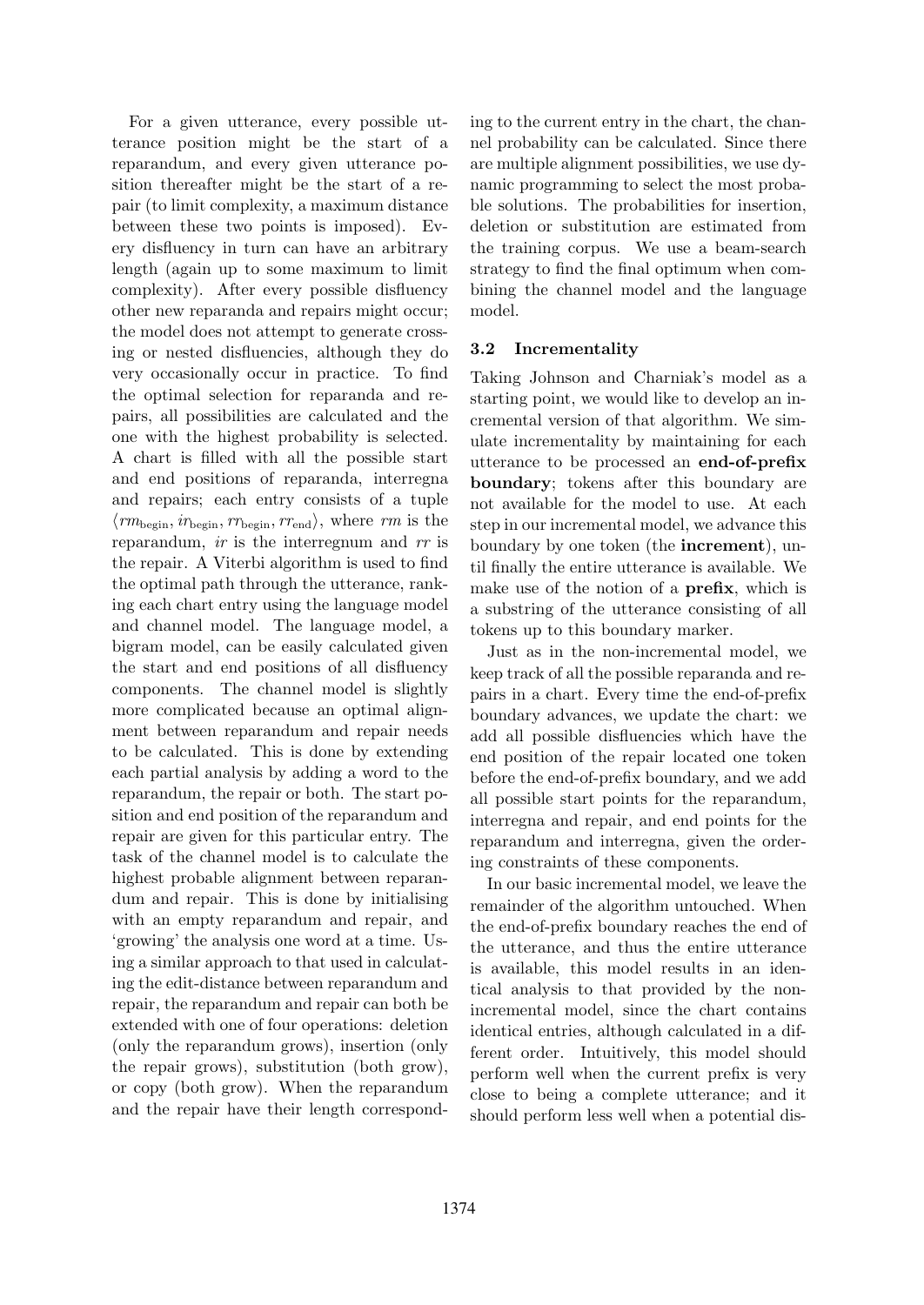fluency is still under construction, since these situations are not typically found in the training data. We will return to this point further below.

We do not change the training phase of the model and we assume that the optimal values found for the non-incremental model are also optimal for the incremental model, since most weights which need to be learned are based on lexical values. Other weights are bigram based values, and values dealing with unknown tokens (i.e., tokens which occur in the test data, but not in the training data); it is not unreasonable to assume these weights are identical or very similar in both the incremental and the non-incremental model.

# 4 Evaluation Models and Their Application

As well as evaluating the accuracy of the analysis returned at the end of the utterance, it seems reasonable to also evaluate how quickly and accurately an incremental algorithm detects disfluencies on a word-by-word basis as the utterance is processed. In this section, we provide the methodological background to our approach, and in Section 5.2 we discuss the performance of our model when evaluated in this way.

Incremental systems are often judged solely on the basis of their output when the utterance being processed is completed. Although this does give an insight into how well a system performs overall, it does not indicate how well the incremental aspects of the mechanism perform. In this section we present an approach to the evaluation of a model of speech repair detection which measures the performance of the incremental component.

One might calculate the accuracy over all prefixes using a simple word accuracy score. However, because each prefix is a superstring of each previous prefix, such a calculation would not be fair: tokens that appear in early in the utterance will be counted more often than tokens that appear later in the utterance. In theory, the analysis of the early tokens can change at each prefix, so arguably it would

make sense to reevaluate the complete analysis so far at every step. In practice, however, these changes do not happen, and so this measurement would not reflect the performance of the system correctly.

Our approach is to define a measure of responsiveness: that is, how soon is a disfluency detected? We propose to measure responsiveness in two ways. The time-todetection score indicates how many tokens following a disfluency are read before the given disfluency is marked as one; the **delayed ac**curacy score looks  $n$  tokens back from the boundary of the available utterance and, when there is a gold standard disfluency-marked token at that distance, counts how often these tokens are marked correctly.

We measure the time-to-detection score by two numbers, corresponding to the number of tokens from the start of the reparandum and the number of tokens from the start of the repair. We do this because disfluencies can be of different lengths. We assume it is unlikely that a disfluency will be found before the reparandum is completed, since the reparandum itself is often fluent. We measure the time-todetection by the first time a given disfluency appears as one.

Since the model is a statistical model, it is possible that the most probable analysis marks a given word at position  $i$  as a disfluency, while in the next prefix the word in the same position is now no longer marked as being disfluent. A prefix later this word might be marked as disfluent again. This presents us with a problem. How do we measure when this word was correctly identified as disfluent: the first time it was marked as such or the second time? Because of the possibility of such oscillations, we take the first marking of the disfluency as the measure point. Disfluencies which are never correctly detected are not part of the time-to-detection score.

Since the evaluation starts with disfluencies found by the model, this measurement has precision-like properties only. Consequently, there are easy ways to inflate the score artificially at the cost of recall. We address this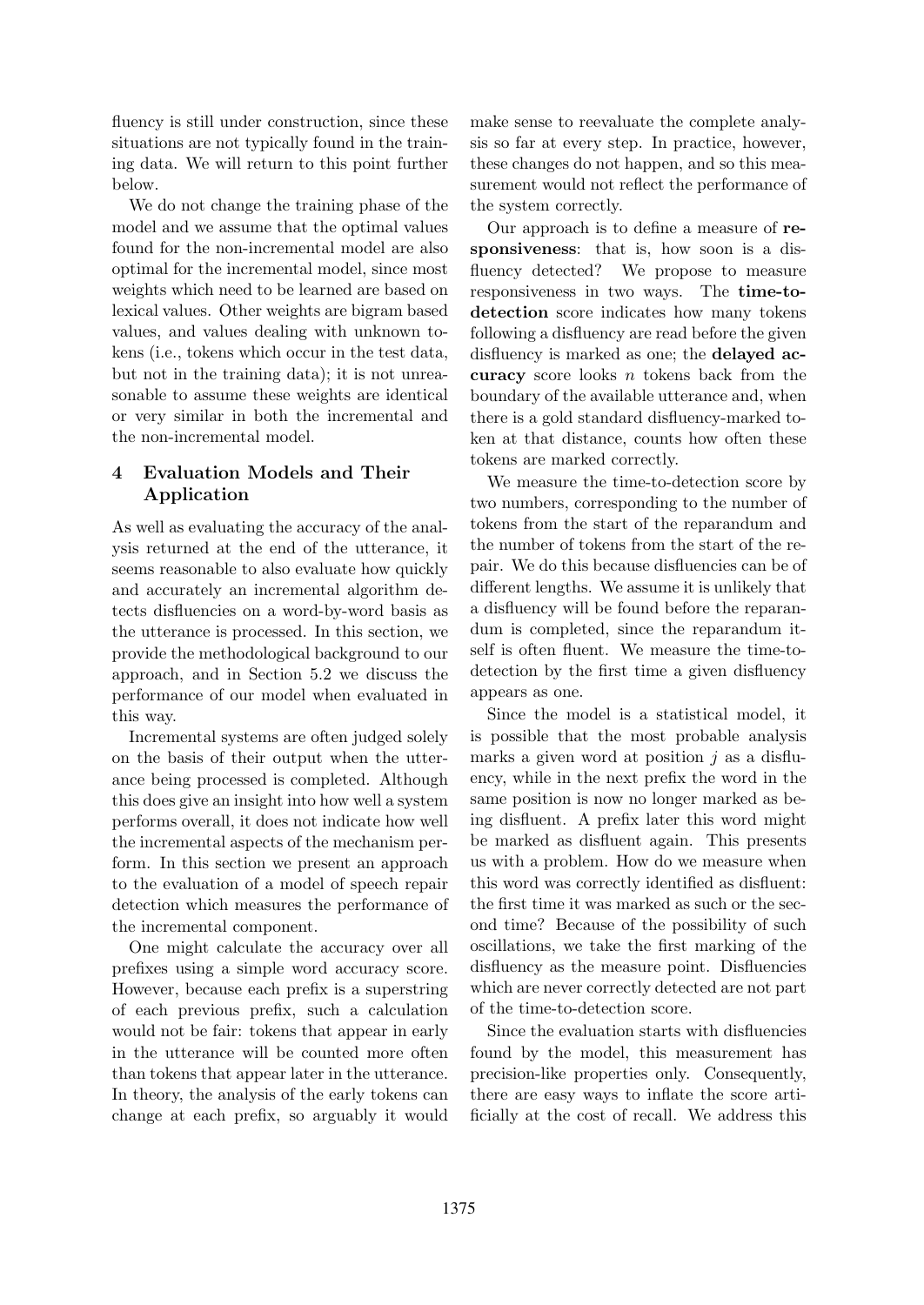by also calculating the delayed accuracy. This is calculated at each prefix by looking back  $n$ tokens from the prefix boundary, where  $n = 0$ for the prefix boundary. For each  $n$  we calculate the accuracy score at that point over all prefixes. Each token is only assessed once given a set value of  $n$ , so we do not suffer from early prefixes being assessed more often. However, larger values of n do not take all tokens into account, since the last  $y$  tokens of an utterance will not play a part in the accuracy when  $y < n$ . Since we evaluate given a gold standard disfluency, this measurement has recall-like properties.

Together with the final accuracy score over the entire utterance, the time-to-detection and delayed accuracy scores provide different insights and together give a good measurement of the responsiveness and performance of the model.

Our incremental model has the same final accuracy as the original non-incremental model; this corresponds to an F-score (harmonic mean) of 0.778 on a word basis.

We found the average time to detection, measured in tokens for this model to be 8.3 measured from the start of reparandum and 5.1 from the start of repair. There are situations where disfluencies can be detected before the end of the repair; by counting from the start rather than the end of the disfluency components, we provide a way of scoring in such cases. To provide a better insight into what is happening, we also report the average distance since the start of the reparandum. We find that the time to detect is larger than the average repair length; this implies that, under this particular model, most disfluencies are only detected after the repair is finished. In fact the difference is greater than 1, which means that in most cases it takes one more token after the repair before the model identifies the disfluency.

Table 1 shows the delayed accuracy. We can see that the score first rises quickly after which the increases become much smaller. As mentioned above, a given disfluency detection in theory might oscillate. In practice, however,

oscillating disfluencies are very rare, possibly because a bigram model operates on a very local level. Given that oscillation is rare, a quick stabilisation of the score indicates that, when we correctly detect a disfluency, this happens rather quickly after the disfluency has completed, since the accuracy for the large  $n$  is calculated over the same tokens as the accuracy for the smaller  $n$  (although not in the same prefix).

# 5 Disfluencies around Prefix Boundaries

### 5.1 Early detection algorithm

Our model uses a language model and a channel model to locate disfluencies. It calculates a language model probability for the utterance with the disfluency taken out, and it calculates the probability of the disfluency itself with the STAG channel model.

Consider the following example utterance fragment where a repair disfluency occurs:

$$
\dots w_i \overbrace{rn_{i+1} \cdot rn_{i+2}}^{\text{reparamdum}} \overbrace{rr_{i+3} \cdot rr_{i+4}}^{\text{repair}} w_{i+5} \dots (3)
$$

Here, the subscripts indicate token position in sequence;  $w$  is a token outside the disfluency; and rn is a reparandum being repaired by the repair rr. The language model estimates the continuation of the utterance without the disfluency. The model considers whether the utterance continuation after the disfluency is probable given the language model; the relevant bigram here is  $p(r r_{i+3} | w_i)$ , continuing with  $p(rr_{i+4}|rr_{i+3})$ . However, under the incremental model, it is possible the utterance has only been read as far as token  $i + 3$ , in which case the probability  $p(w_{i+4}|w_{i+3})$  is undefined.

We would like to address the issue of looking beyond a disfluency under construction. We assume the issue of not being able to look for an utterance continuation after the repair component of the disfluency can be found back in the incremental model scores. A disfluency is usually only detected after the disfluency is completely uttered, and always requires one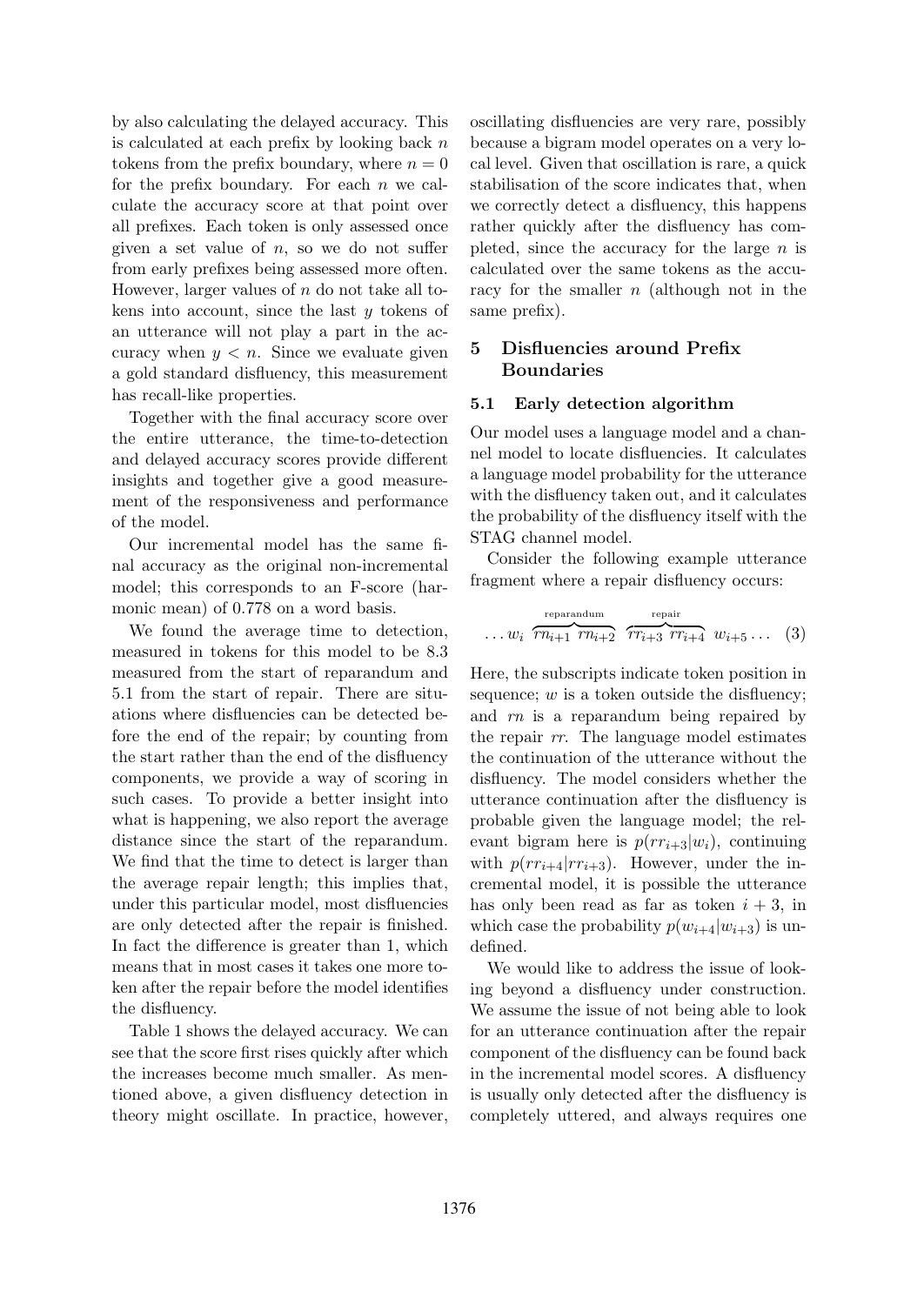| $n \text{ tokens back} \quad 1$ |  |  |                                                 |
|---------------------------------|--|--|-------------------------------------------------|
| accuracy                        |  |  | $0.500$ $0.558$ $0.631$ $0.665$ $0.701$ $0.714$ |

Table 1: delayed accuracy, n tokens back from the end of prefixes

| $n \text{ tokens back} \quad 1$ |  |                                                 |  |  |
|---------------------------------|--|-------------------------------------------------|--|--|
| accuracy                        |  | $0.578$ $0.633$ $0.697$ $0.725$ $0.758$ $0.770$ |  |  |

Table 2: delayed accuracy under the updated model

more token in the basic model. In the given instance this means it is unlikely that we will detect the disfluency before  $i + 5$ .

In order to make our model more responsive, we propose a change which makes it possible for the model to calculate channel probabilities and language model probabilities before the repair is completed. Assuming we have not yet reached the end of utterance, we would like to estimate the continuation of the utterance with the relevant bigram  $p(rr_{i+4}|rr_{i+3})$ . Since  $rr_{i+4}$  is not yet available we cannot calculate this probability. The correct thing to do is to sum over all possible continuations, including the end of utterance token (for the complete utterance, as opposed to the current prefix). This results in the following bigram estimation:

$$
\sum_{t \in \text{vocabulary}} p(t|w_i) \tag{4}
$$

This estimation is not one we need to derive from our data set, since  $p$  is a true probability. In this case, the sum over all possible continuations (this might include an end of utterance marker, in which case the utterance is already complete) equals 1. We therefore modify the algorithm so that it takes this into account. This solves the problem of the language model assessing the utterance with the disfluency cut out, when nothing from the utterance continuation after a disfluency is available.

The other issue which needs to be addressed is the alignment of the reparandum with the repair when the repair is not yet fully available. Currently the model is encouraged to align the individual tokens of the reparandum with those of the repair. The algorithm has

lower estimations when the reparandum cannot be fully aligned with the repair because the reparandum and repair differ considerably in length.

We note that most disfluencies are very short: reparanda and repairs are often only one or two tokens each in length, and the interregnum is often empty. To remove the penalty for an incomplete repair, we allow the repair to grow one token beyond the prefix boundary; given the relative shortness of the disfluencies, this seems reasonable. Since this token is not available, we cannot calculate the lexical substitution value. Instead we define a new operation in the channel model: in addition to deletion, insertion, copy, and substitution, we add an additional substitution operation, the incremental completion substitution. This operation does not compete with the copy operation or the normal substitution operation, since it is only defined when the last token of the repair falls at the prefix boundary.

### 5.2 Results for the Early detection algorithm

The results of these changes are reflected in new time-to-detection and delayed accuracy scores. Again we calculated the timeto-detection, and found this to be 7.5 from the start of reparandum and 4.6 from the start of repair. Table 2 shows the results under the new early completion model using the delayed accuracy method. We see that the updated model has lower time-to-detection scores (close to a full token earlier); for delayed accuracy, we note that the scores stabilise in a similar fashion, but the scores for the updated model rise slightly more quickly.